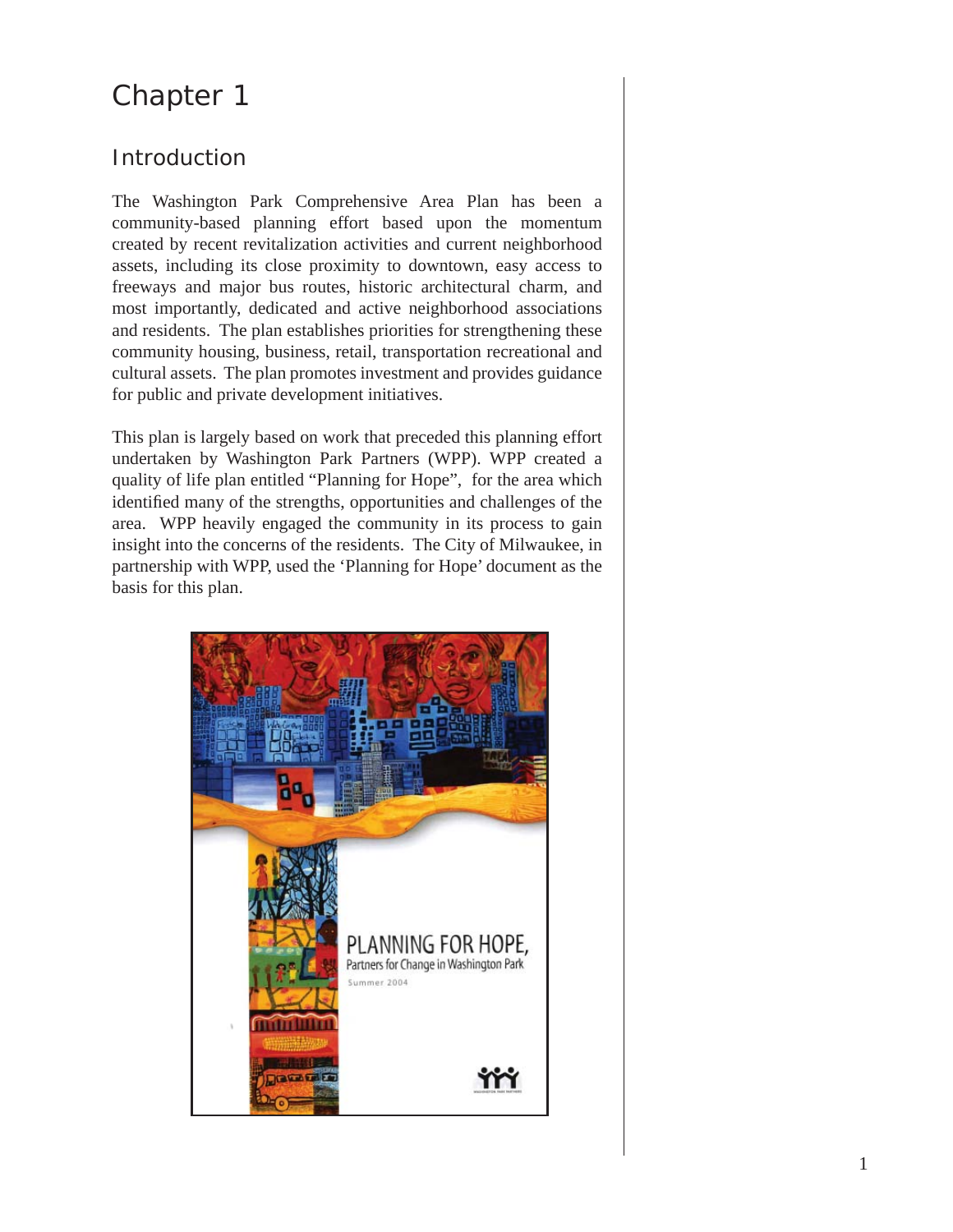# Planning Context

## **City Comp Plan Structure**

The preparation of the Washington Park Comprehensive Plan has been done under the authority of Wisconsin's Comprehensive Planning Law, Wis. Stat. 66.1001, more commonly referred to as "Smart Growth" Legislation. The 1999 Wisconsin Act 9, and subsequently 1999 Assembly Bill AB872 and 2001 Wisconsin Act 16, revised planning legislation for all communities in the State. The Smart Growth legislation provides a framework for developing comprehensive plans, and requires that any program or action of a community that affects land use must be consistent with the community's comprehensive plan. Therefore, upon adoption of all land use decisions must be consistent with the goals, objectives and policies outlined in the Milwaukee Washington Park Comprehensive Area Plan.

The City of Milwaukee's comprehensive planning process has been structured to recognize the different levels of interest, the need to plan for the entire City as well as its smaller geographic areas. Consequently, the City's Comprehensive Plan consists of two components: a citywide policy plan and multiple area plans. The Washington Park Comprehensive Plan is one of these area plans.

The overall organization of this plan is intended to create a document that is clear, concise, and user-friendly. Chapters 1 and 2 provide a succinct review and analysis of neighborhood characteristics, including the existing demographic and physical conditions and a summary of the public participation process results. The Land Use chapter identifies the types of uses and related design guidelines planned for the Washington Park area as a whole. The District and Corridor chapter specifies geographically where those land uses should be located and provides additional design standards specified to those locations. The Catalytic Projects chapter identifies a number of specific sites within the area and makes recommendations for the development of those sites. By structuring recommendations, first for the whole neighborhood, then for specific districts, and finally for particular sites, policy recommendations can easily be referenced based on specifics of a reinvestment proposal.

#### **Plan Purpose**

The purpose of the Washington Park Comprehensive Plan is to create a place where people can live, work and play in a safe, inviting community. The plan establishes priorities for strengthening and building upon the neighborhood assets. The plan promotes investment and provides guidance for pubic and private development. By creating new business opportunities, enhancing existing recreation and cultural alternatives, creating pedestrian-friendly areas, and creating a lifestyle option that can result in minimizing the development of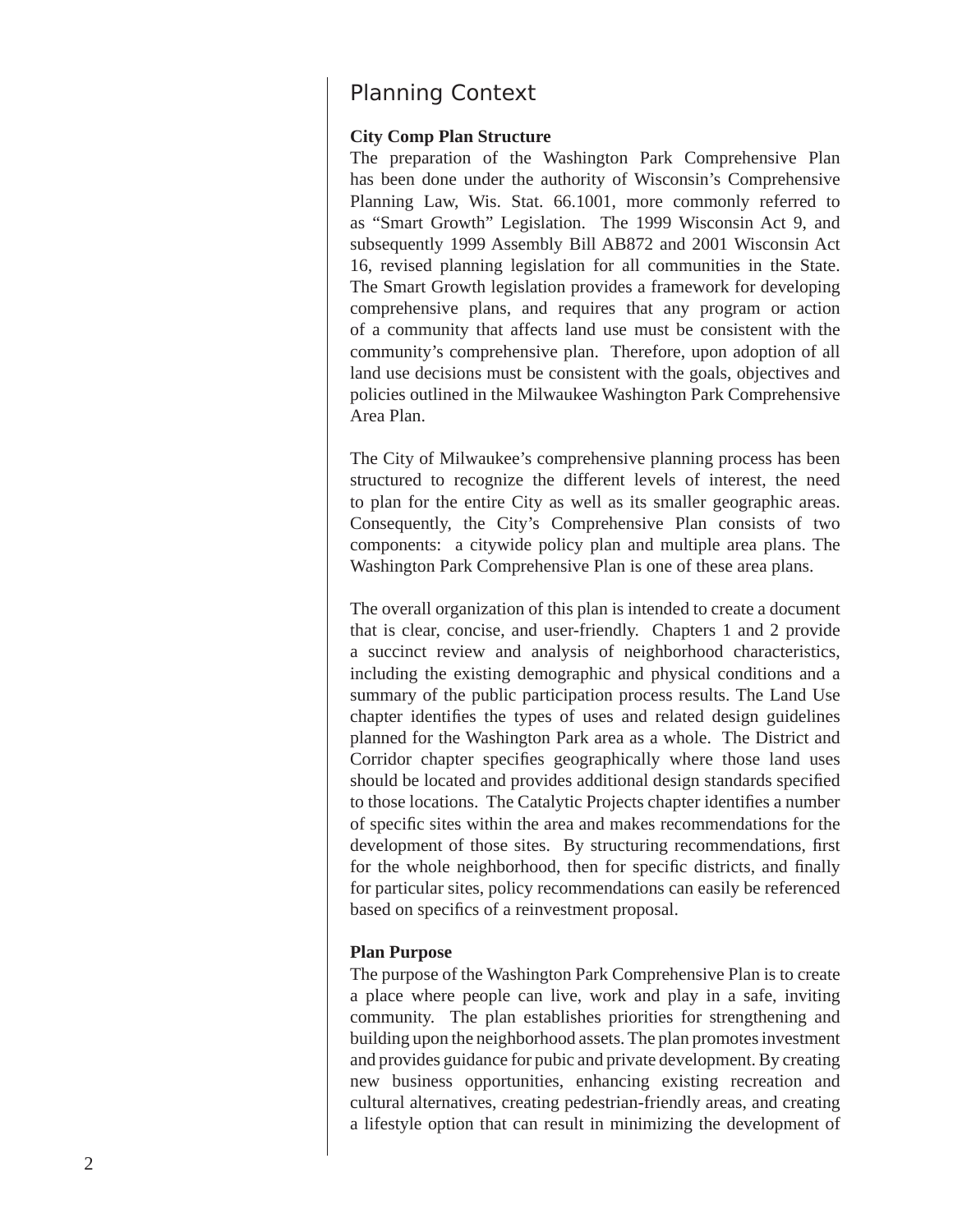outlying areas, the improvement to the area will provide benefits for the neighborhood, city and region.

Plan Goals and Objectives

## **Overall Goal**

- Preserve the overall neighborhood character as a compact, interconnected and walkable area.
- Build upon the traditional development patterns and existing assets of the neighborhood.

## **Residential**

- Strengthen and improve the exiting neighborhood fabric.
- Increase owner-occupancy throughout the Washington Park area.

## **Commercial**

- Create retail destinations that utilize existing commercial land and infrastructure.
- Enhance the marketability of commercial nodes to promote economic stability and growth.

## **Institutional and Public Spaces**

- Increase sense of security throughout the Washington Park Area.
- Enhance pubic destinations and gathering places for residents and visitors.

## **Transportation, Parking and Infrastructure**

- $\blacksquare$  Recreate the historic neighborhood traffic patterns to maximize route alternatives.
- Improve the viability of transportation alternatives.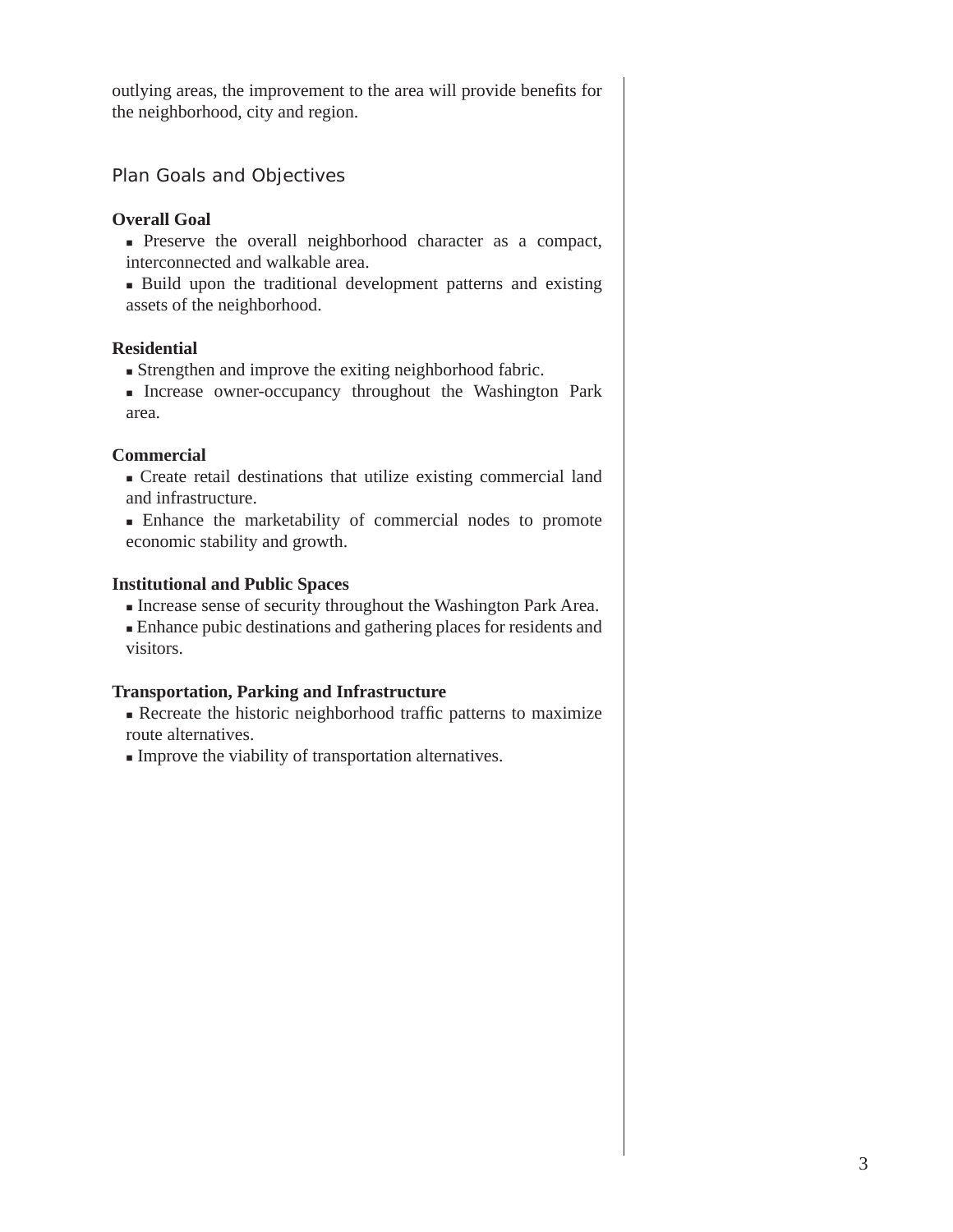## Neighborhood Context

#### **Community Boundaries**

The boundary for the Washington Park Neighborhood Plan encompasses the areas designated as Washington Park and Walnut Hill, while also including small portions of the Metcalfe Park and Midtown neighborhoods. The Washington Park planning boundary fills the area between the previously completed Near West Side and Fond du Lac and North comprehensive plans, ensuring that all of the area between U.S. Highway 41 and Interstate 43, from Interstate 94 to North Avenue is covered by a City of Milwaukee comprehensive plan document. The east side of N. 47th Street, which frames U.S. 41, is the western boundary for this study. Vliet Street along the south side of Washington Park is the southern boundary, also including those parcels that front on the south side of Vliet Street from Highland Boulevard to 27th Street. The eastern boundary is defined by 27th Street, a short block along Galena Street and 26th Street, then includes those parcels that front on Walnut Avenue from 26th Street to the CP Railroad tracks between 31st and 30th streets up to Garfield Avenue and then 35th Street. The northern boundary is Meinecke Avenue, so as to include all of the North Avenue corridor and former Park West freeway right of way.

#### **Location within the City**

Washington Park is located between the I-94 and Fond du Lac Avenue corridors, on the northern border of the Near West Side neighborhood. At the sub-regional scale, Washington Park lies nearly equidistant and on a line between downtown Milwaukee and Mayfair Mall; the neighborhood is located approximately 3 miles west of downtown Milwaukee, and 4 miles east of the Mayfair Mall shopping and employment center. If 35th Street is taken to mark the conceptual middle point of the Washington Park neighborhood area, then Wauwatosa begins 25 blocks to the west at 60th Street. The neighborhood's location can also be conceptualized as being in that tier of western destinations that include Miller Park stadium, Miller Brewery, and Harley-Davidson Motor Company. In fact, the Harley-Davidson plant and headquarters lies less than a block south of the planning area boundary, while Miller Brewing Company lies just beyond Washington Park. Miller Park stadium and the Menomonee Valley are a dozen blocks south of the neighborhood.

#### **Physical and Cultural History**

In the last decades of the 19th century and first decade of the 20th century, the area that is now the Washington Park neighborhood was a newly subdivided section of the City of Milwaukee located at the northwestern periphery of the growing metropolis. Streets were laid out in the standard Milwaukee grid, creating blocks nearly 700 feet long from north to south and 300 wide. Plats maximized the number of lots on each block, with the majority being 30 feet wide along the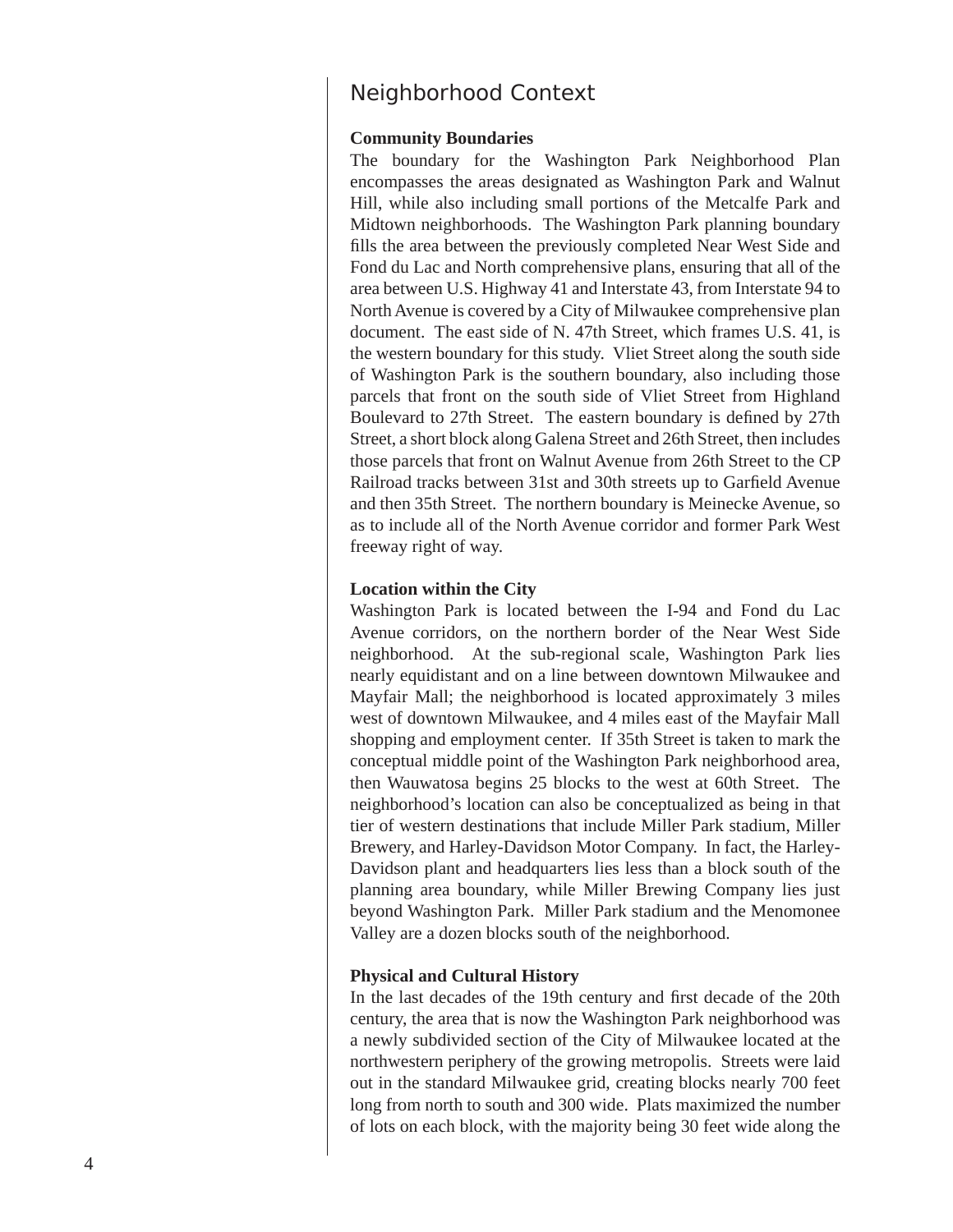

Figure 1: Study Area Location and Adjacent Neighborhoods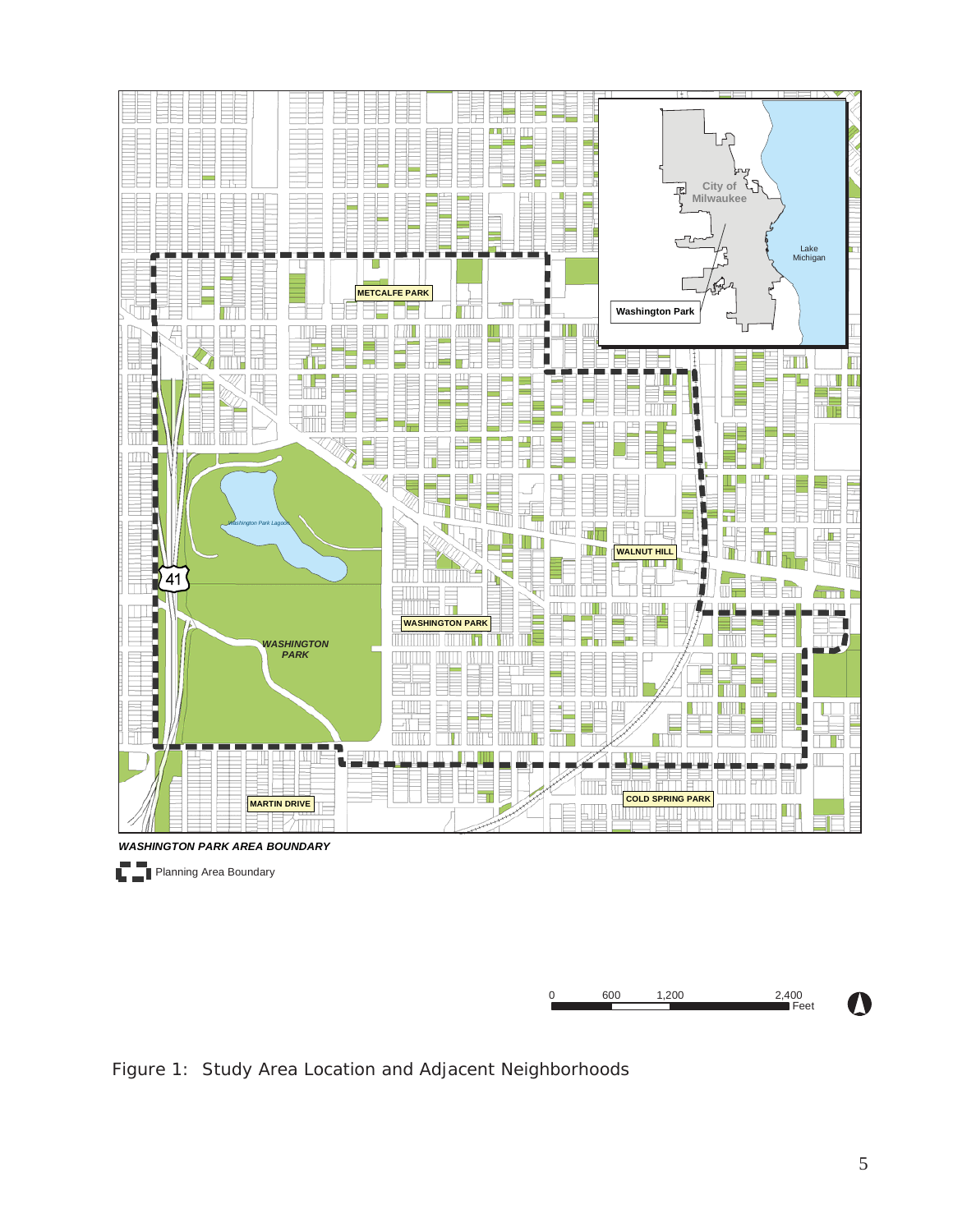

street frontage and 120 feet deep. These narrow lots created a dense development pattern once they were filled with houses, but one that met buyers' desire for a detached dwelling. No rowhouses were built in the area, and practically no apartment buildings, instead real estate developers marketed small wood frame cottages to families looking for a house and yard.

In the area east and north of the landscaped Washington Park, the population that bought the new homes was homogenously German. Within a city that was predominately of German descent, the Washington Park area was even more so, with few families that were Polish, Irish, or Italian. Roger Simon's analysis of the city-building process in this section of Milwaukee notes a number of interesting characteristics of the first settlers:

Milwaukee's new neighborhoods were the sections disproportionately devoted to childraising. . . . The chief distinguishing characteristic of these families was their middle position both in social and economic terms. Ethnically, they were neither recent immigrants nor native American stock; they were overwhelmingly German. Fifty-five per cent of the family heads were German-born, and 27.8 per cent more were native-born of German parents. They were also predominately artisans, shopkeepers, foremen, and minor officials which placed them roughly in the middle of the socioeconomic order (*The City-Building Process: Housing and Services in New Milwaukee Neighborhoods 1880-1910*, Simon, 1978, pp. 32-33)

Some urban historians postulate a German immigrant preference for a detached house and a yard as perhaps stronger than for some other ethnic groups, however, the south side of Milwaukee where Polish immigrants were a majority also favored single-family houses. While this desire to own a house led to the particular pattern of settlement found in the Washington Park area, it is also evident that many families in the middle working class could not afford the mortgage on such a house: analysis of the 1905 census and building permits show a trend to build two-flat duplexes following the turn of the century (Simon, p. 30). A two-family dwelling allowed the owning family to rent out the second unit, at least until the mortgage was paid. Therefore those portions of the neighborhood that were built after 1900 have more duplexes, with 35th Street as a useful line marking earlier settlement to the east from blocks to the west developed after this trend took hold, where roughly half of the houses were built as two-flat duplexes.

Settlement of the Washington Park area was dependent on access for the middle class population to manufacturing employment in the Menomonee Valley to the south and other factories located along a railroad corridor built by the Milwaukee Road that ran from the valley north through the neighborhood between 30th and 31st streets.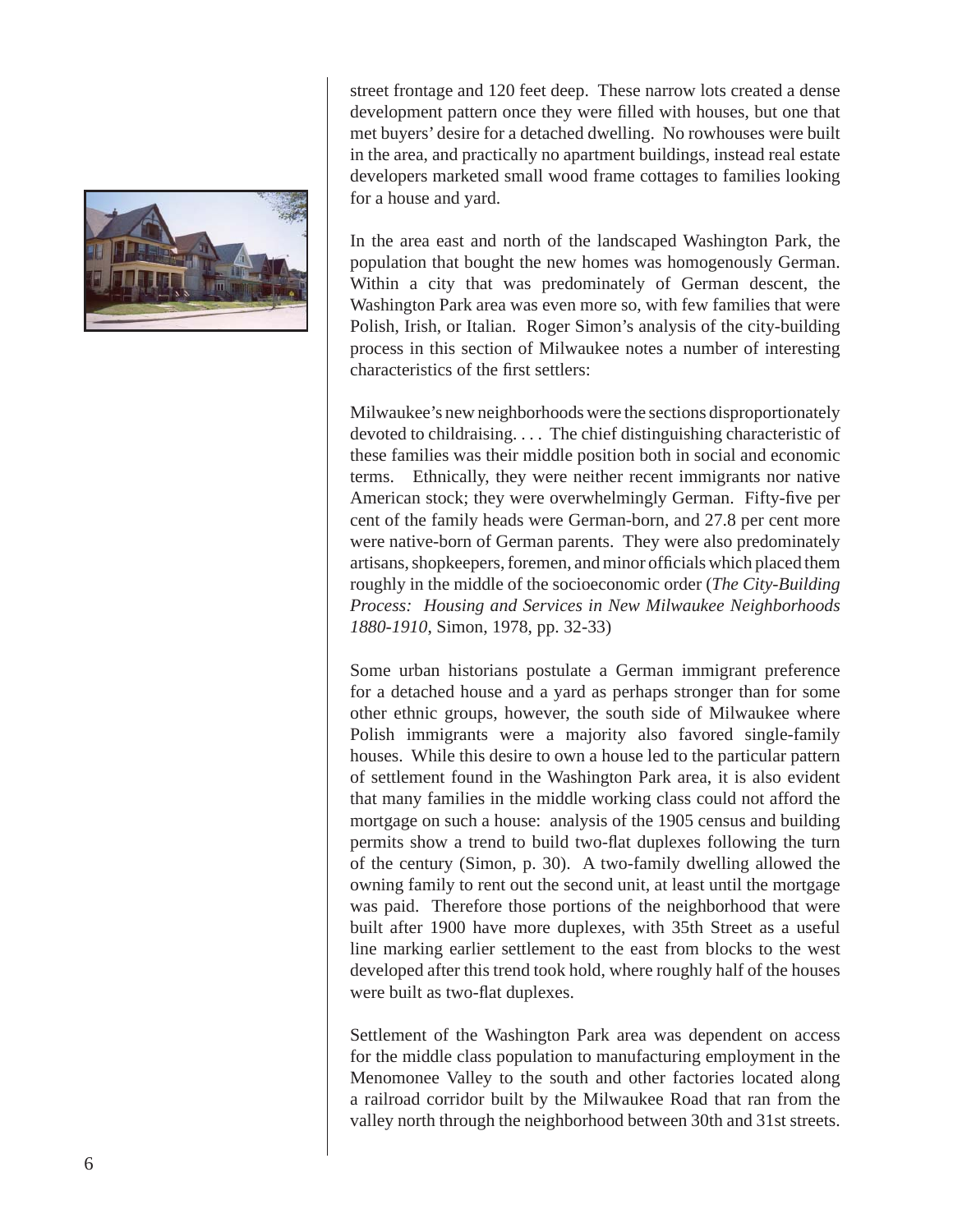

**Planning Area Boundary** 



Figure 2: Aerial Photography and Planning Area Boundary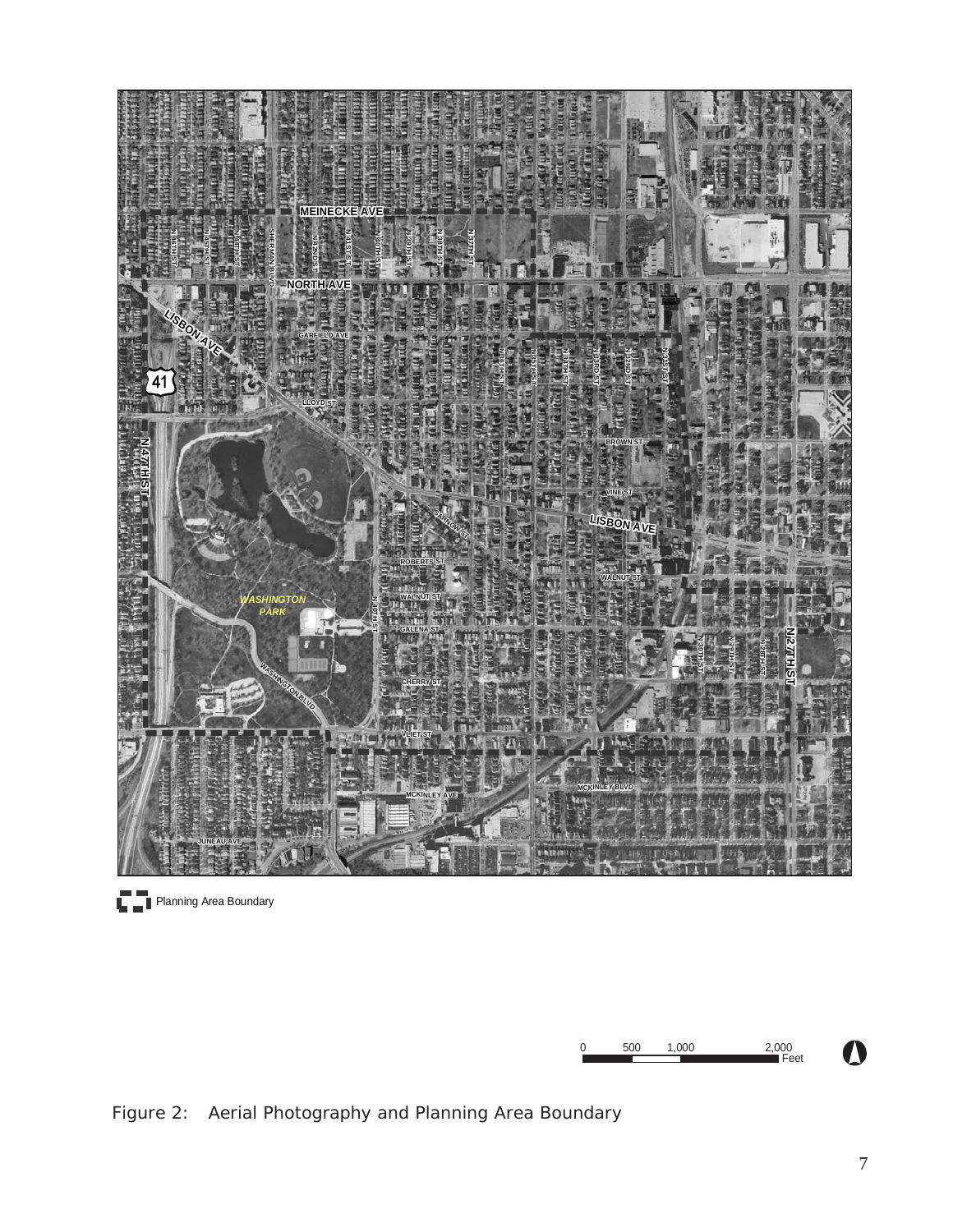



Small shop owners built places of business along the main streets, including North Avenue, Lisbon Avenue, and Vliet Street, while clerks and other semi-professionals had access to employment in the downtown business district via streetcars.

Following World War II, a sweeping demographic change gained momentum in the Washington Park neighborhood. Milwaukee's small African-American population grew during the period of the first World War, and then surged in the post-World War II era, when industrial jobs were plentiful in the city's manufacturing districts, drawing migrants to the city from southern states. The fair housing struggles of the 1960s and early 1970s created an opening for a wider dispersal of African-American families in the city, during the same period that the original settlers and their descendents were lured to fast growing suburbs to the west.

As described in the demographic analysis given below, by 1990 the Washington Park neighborhood was just over 75 percent African-American—a remarkable change from the German-American neighborhood a quarter century before. It should be noted that Simon's (p.56) description of the neighborhood at the early period of this transition notes the "obsolescence" of many of the old houses and a trend toward disinvestment. Yet even harder times were to come when the bottom fell out of the manufacturing economy that supported the majority of African-American families.

Huge manufacturing plants in the Menomonee and Milwaukee river valleys closed in the 1980s, as did many plants in the 30th Street industrial corridor, along the North Line of the old Milwaukee Road, running through Washington Park. This began what a series of articles published in the Milwaukee Journal Sentinel in December of 2004 called a "job loss worse than the Great Depression" with the newspaper's analysis showing that: "In 1970, at the city's industrial peak, the black poverty rate in Milwaukee was 22% lower than the U.S. black average. That turned around by 2000, when the black poverty rate was 34% higher than the national figure. Among the nation's 20 most populous cities in 2000, Milwaukee had the highest rate of black poverty." (*Milwaukee Journal Sentinel*, December 4, 2004). The series of articles highlighted the former industrial might of the city, with a focus on decline of manufacturing along the North Line. The article states that in 2004 only two freight customers remain on the North Line: Miller Brewing and the former A.O. Smith, now Tower Automotive, which employed 8,000 workers making automobile frames as recently as 1979, a third of them African-American. Tower recently announced that it is shifting what is left of its production to Mexico, retaining only 150 jobs in Milwaukee. The effect of this economic decline on neighborhoods in north Milwaukee, including Washington Park has been profound.